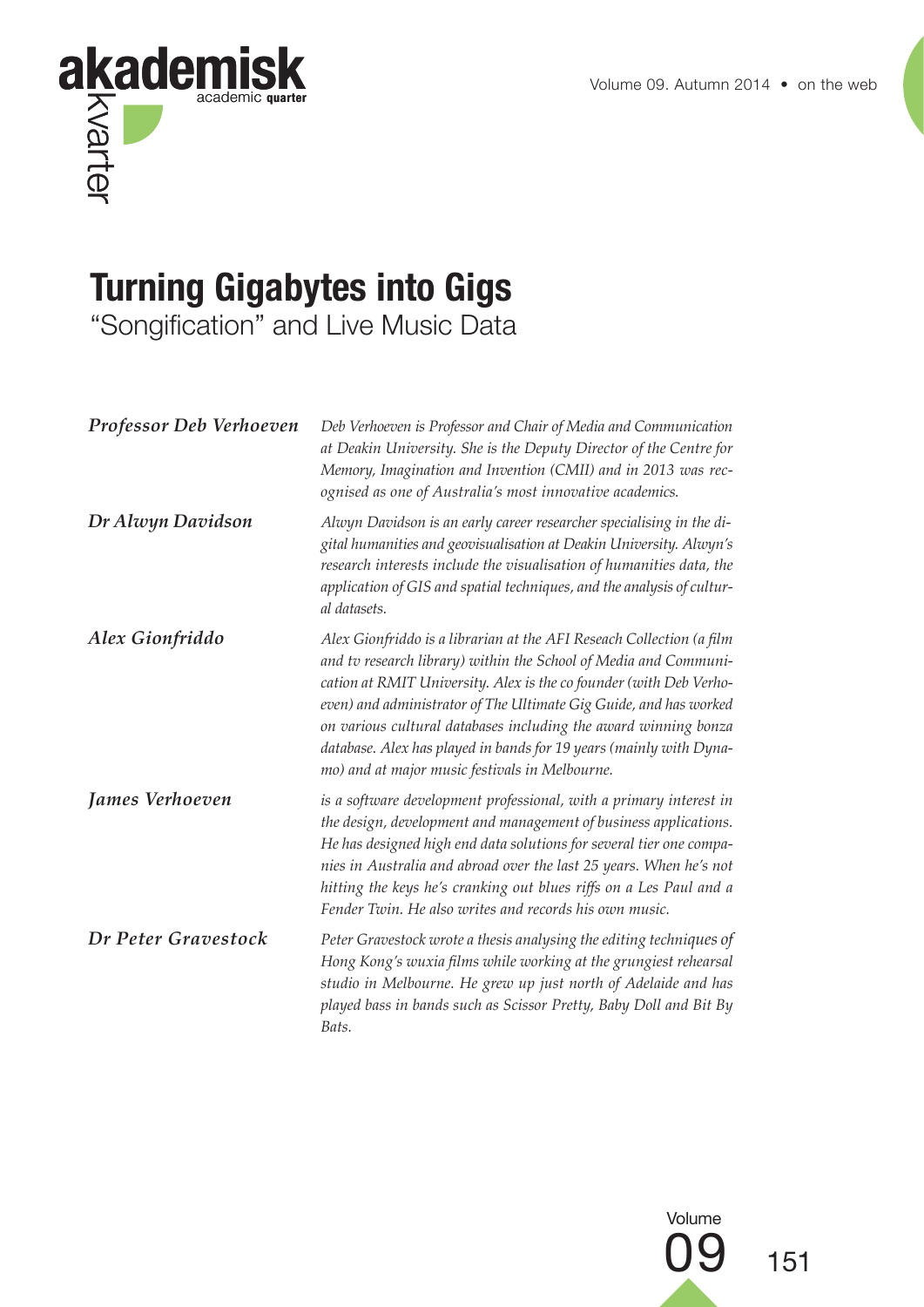

#### **Abstract**

Complex data is challenging to understand when it is represented as written communication even when it is structured in a table. However, choosing to represent data in creative ways can aid our understanding of complex ideas and patterns. In this regard, the creative industries have a great deal to offer data-intensive scholarly disciplines. Music, for example, is not often used to interpret data, yet the rhythmic nature of music lends itself to the representation and analysis of temporal data.

Taking the music industry as a case study, this paper explores how data about historical live music gigs can be analysed, extended and re-presented to create new insights. Using a unique process called 'songification' we demonstrate how enhanced auditory data design can provide a medium for aural intuition. The case study also illustrates the benefits of an expanded and inclusive view of research; in which computation and communication, method and media, in combination enable us to explore the larger question of how we can employ technologies to produce, represent, analyse, deliver and exchange knowledge.

*Keywords* Sonification, Creative industries, Live music, Songification, Cultural data

**Introduction**

"A band is as good as it sounds whether they play at Woy Woy or the Fillmore." Billy Thorpe (James, 1969)

Choosing to represent data in creative ways can advance the understanding of complex behaviours and ideas. Most data exploration and representation relies heavily on visual tools in the forms of tables, graphs, maps, and intricate and compelling visualisations. Whilst visualizations provide strong support for determining patterns in data, auditory pattern recognition has been comparatively underutilized and untested in data exploration and interpretation. One technique for data analysis that does exploit auditory perception is sonification; "the transformation of data relations into perceived relations in an acoustic signal for the purposes of facilitating communication or interpretation" (Kramer et al., 1999, p. 4). This

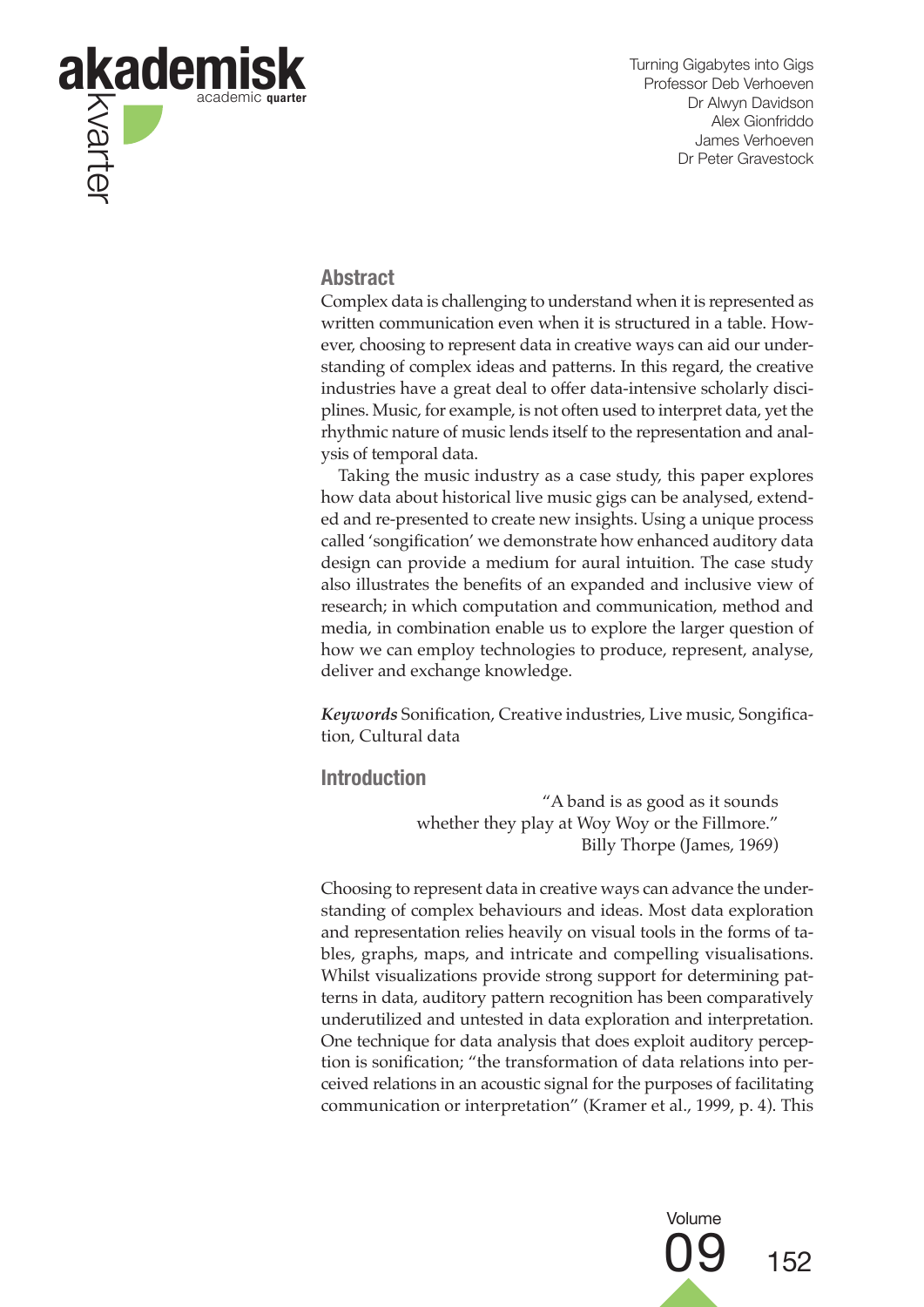

paper presents the results of a pilot project to better understand creative industry data through the creative extension of sonification; specifically, presenting music industry data as music to musicians in order to improve analysis of the history of live music performances ('gigs') in Melbourne, Australia.

## **Sonification**

Sonification is typically associated with scientific data and specifically in the interpretation of large quantities of scientific results. Researchers have adopted sound as the basis for data analysis in a number of cases for various reasons, some of which include:

- Its capacity to involve 2-3 dimensions of data typical of visualisations
- Its capacity to better represent temporal patterns and changes in data
- Its ability to be combined with visualisations, adding another dimension when the eyes are busy at another task

Walker (2000, p. 18) notes that sonification is often considered a superior method when visualization techniques have failed, e.g. for radiation monitoring (e.g. Geiger counter) or for discoveries such as the "quantum whistle". Given this context its not surprising that the relatively recent field of sonification studies is dominated by the application of sonification techniques in science-based disciplines along with analysis of the psychological and technical acoustic subtleties involved in the procedure.

There are however a number of different types and techniques used in sonification. The functions of sonification can be broken up in to four broad categories: (1) alarms, alerts, and warnings; (2) status, process, and monitoring messages; (3) data exploration; and (4) art and entertainment (Walker and Nees, 2011). This paper is particularly concerned with (3) data exploration and (4) art and entertainment. Data exploration functions are intended to communicate information about a dataset or subset of relevant information about a dataset and can be considered what is most generally meant by the term 'sonification'. Data exploration sonification techniques include parameter mapping (for examples see Flowers and Hauer, 1992; 1993; 1995; Flowers, 2005; Grond and Hermann, 2011; Stock-

> Volume 09 <sup>153</sup>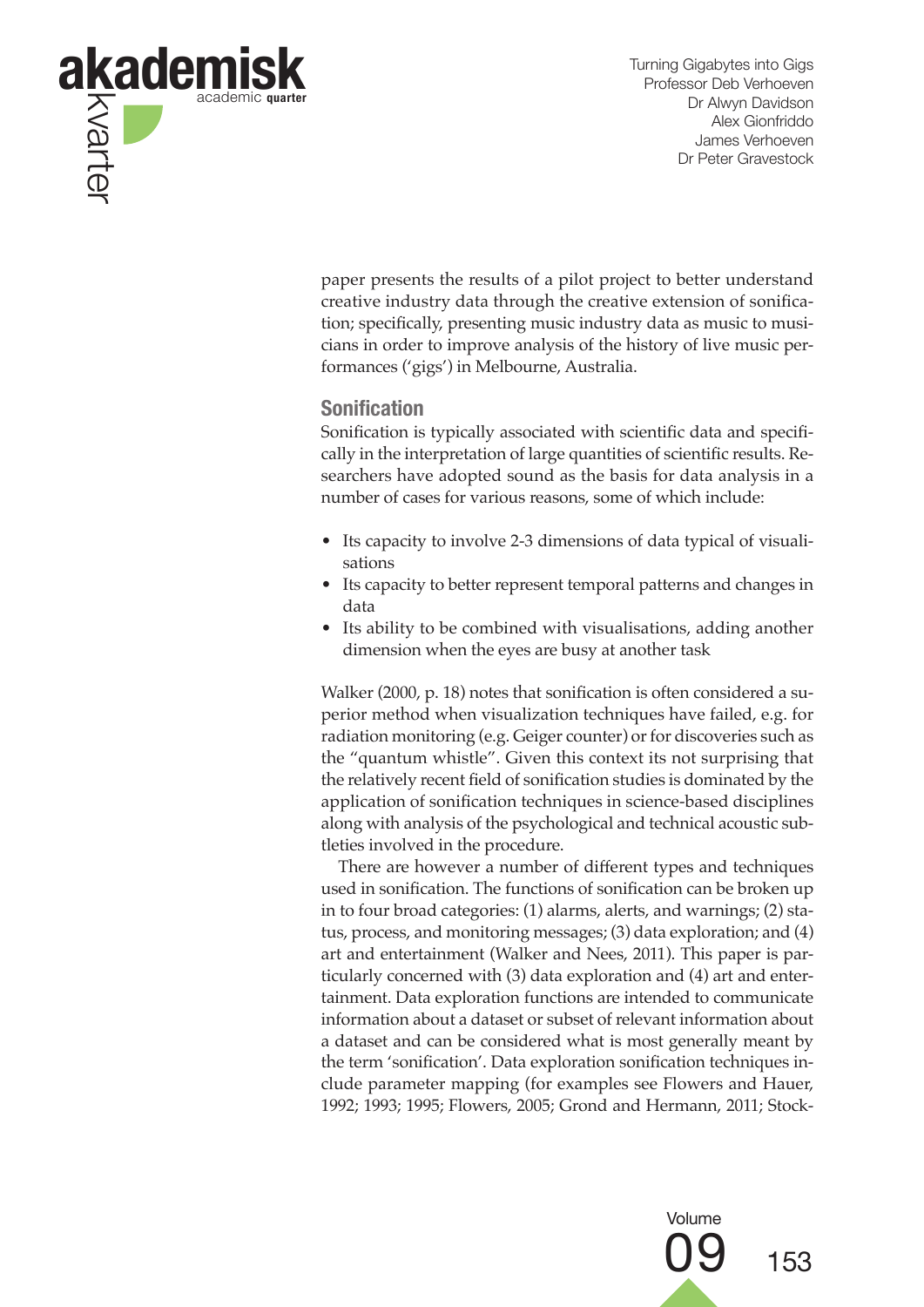

man et al., 2005; Grond and Berger, 2011; Smith and Walker, 2005), and model-based sonification (for examples see Hermann, 2011; Hermann and Ritter, 1999; 2002; 2004; Bovermann et al., 2006).

The fourth listed function of sonification, art and entertainment, primarily uses datasets as the basis for musical compositions. This approach often takes the sounds that result from a sonification process and combines them with more traditional musical instruments. Compositions driven by datasets include the works of Quinn (2001, 2003), and performances such as "Listening to the mind listening: Concert of sonfication at the Sydney Opera House" (2004) and "Global music – The world by ear" (2006) (as cited in Walker and Nees, 2011, pp. 5-6). There have been a number of excellent creative adaptations of sonification where musical composition is not the primary focus. "The Quotidian Record" by Brian House (2012) sonifies the location-tracking data of the artist's movements for a full year, highlighting the habitual patterns and daily rhythms of his travels. The inherent rhythms and patterns found in music are also explored by Paul (2012), through the "Sonification of Everyday Things", using lasers and the measure of distance to create audio loops for everyday objects. Jones and Gregson (2012) together with Britten Sinfonia have created a continuous piece of music based on Twitter activity, a creative mashup of sound excerpts used to communicate the overall types of conversations, thoughts, and feelings of 500 Twitter users. There is also a strong use of sonification applied to data depicting natural occurrences, such as climate change (Crawford, 2013), tree growth (Traubeck, 2011), and solar wind (Alexander, 2009). The focus of these creative examples is not on data exploration, but more on creative sonification techniques.

One study that has pushed their creative work into data exploration has been "Darwin Tunes" (MacCallum and Leroi, 2012), creating musical loops that depict different stages of evolution. This project has placed an emphasis on the musicality of the loops by crowdsourcing input from critics to create sound that is pleasing and interesting. As a result, this research has placed itself somewhere in the gap between the function of data exploration (3) and art and entertainment (4).

This gap, between the evidentiary demands of science and the affective aspirations of art and entertainment, is not as wide as it might first appear. Increasingly some science based disciplines are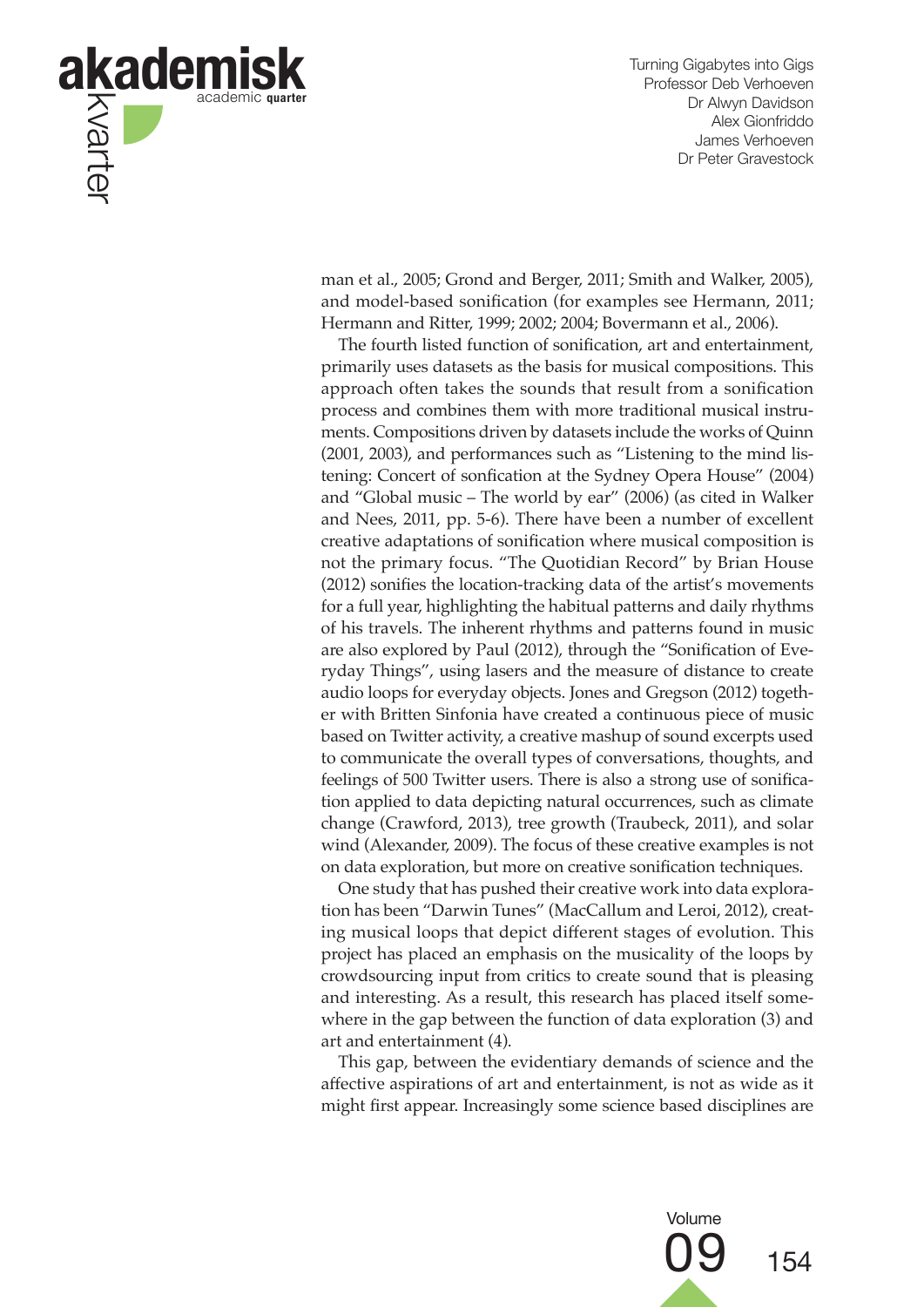

required to understand the 'artistic' aspects of their work – the ways in which certain design decisions affect the success of data visualizations for example, or how computer scientists frequently consider the 'aesthetics' of their code and the way physicists describe the 'beauty' of certain theoretical formulations. Similarly, there has been a significant computational turn in the humanities and creative arts which has profoundly changed the way research is undertaken in these disciplines (Berry, 2011). The technique of Songification proposed in this paper also explores this conjunction between data exploration and the more creative side of sonification through extending musical presence in audio analysis. This technique has the additional effect of opening up avenues for data exploration to members of the creative industries themselves.

# **Give me a 'G' - Songification**

Songification is the extension of sonification through enhanced auditory data design; using music in place of sound to communicate and interpret data. By transforming auditory 'beeps' into music, we intend to create a data format that is easier to listen to and will extend the time listeners will spend interpreting the data, leading to better understanding and analysis. The technique of songification arose from work with The Ultimate Gig Guide (TUGG) database application (http://tugg.me, see Verhoeven and Gionfriddo, 2013). TUGG charts the Australian music industry at the level of individual performances from the mid-1960s. The existing data in the TUGG dataset relates primarily to the city and surrounds of Melbourne and currently consists of over 11,000 gigs performed by almost 2,000 bands/performers in 816 venues across the greater city area. This data has been predominantly sourced from gig guides published in an influential popular music magazine during this period (Kent, 2002).

TUGG was specifically developed by creative industry researchers to better understand the flow of live music culture across historical periods, through studying the itineraries of bands and the socio-spatial location of music performances (Bennett, 1997). Creative industry analysts can perform flexible queries on the TUGG data, view their search results in both google map and list form, generate printable reports or download data in a CSV format for statistical analysis.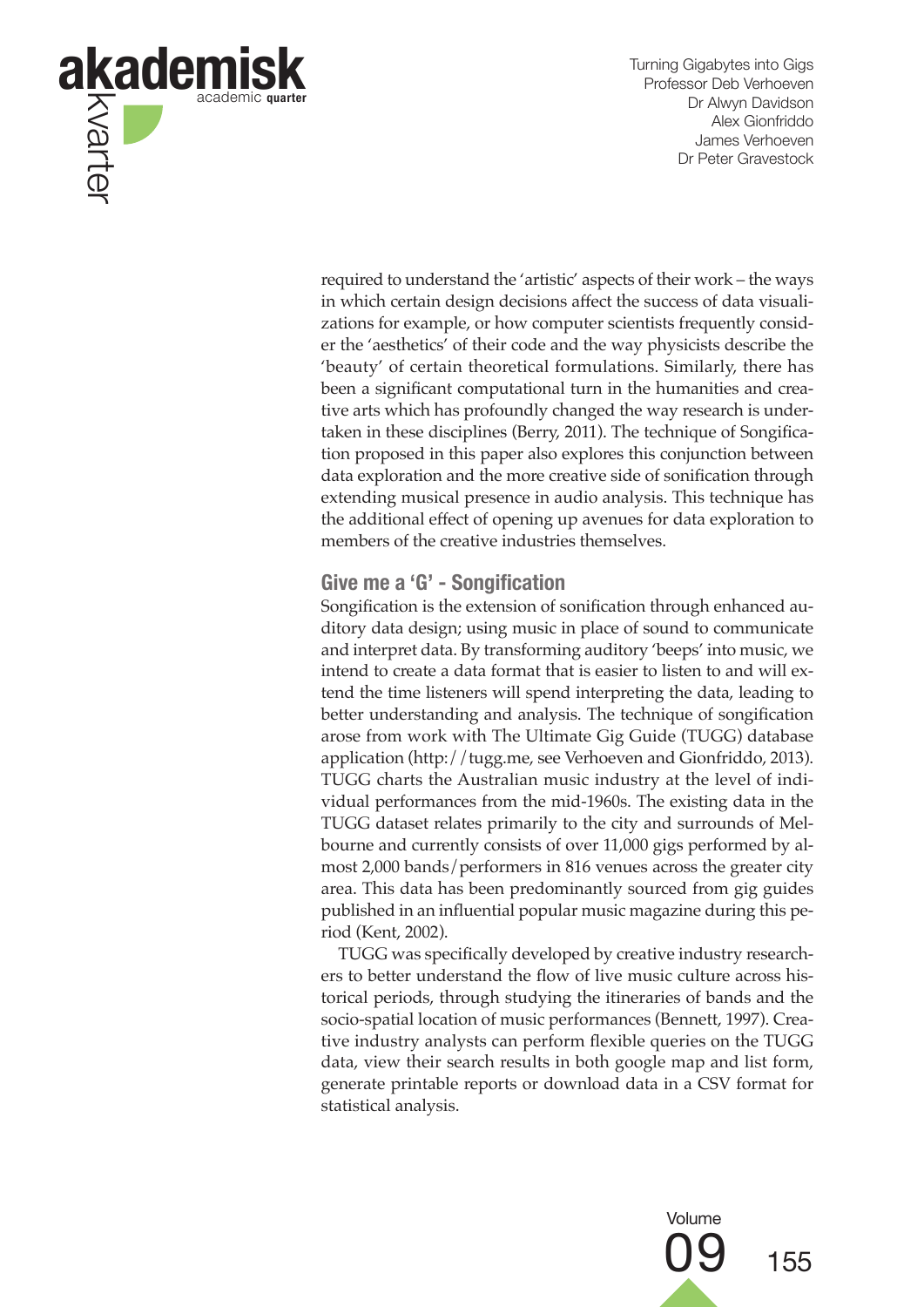

Several challenges have arisen from this approach to representing the results of TUGG research queries. For example, the shifting scale of travel distance between music venues is difficult to view in the google maps. Bands often played gigs around various inner city venues before travelling a much longer distance to a country located venue (sometimes in the one night). In these cases it's difficult to see the intricacies of adjacent movements around the city in the same map view as a gig in a rural location without losing a great deal of important detail. Furthermore, the static nature of the google maps means it is neither possible to 'see' the sequential order of a band's gigs; nor to perceive variations in the temporal 'stagger' between events.

To better represent these variations of spatial scale and temporal sequence we undertook a process of data sonification in which we represented a sequence of live music gigs as sound frequencies. Although, from a purely analytical perspective, the results of this procedure were promising, they were less successful as a listening experience – to the extent that they compromised any advantage gained from the approach. It was clear we needed to enhance the design of the auditory data in order to provide a better medium for aural intuition. By transforming our research data into music we not only created an improved experience for discerning the relations and rhythms in the data, but we also provided an inclusive, 'vernacular' opportunity for non-professional research participation, in this case by engaging musicians and music fans themselves.

#### **Music about Music for Musicians**

Songification raises the question of whether creating music based on music industry data might also engage the live music communities themselves. Our intention is to turn the data into something that resembles and gives tribute to the phenomena we are representing. As MC Zirconium states, "If I am listening to radiation emanating from distant parts of the universe, I want to feel horrified by the scientific majesty of it all" (as quoted in Angliss, 2011). We are consciously not just representing data, we are representing the movement, longevity, and intensity of gigs in a city and its vicinity. We are turning live music data into music.

The benefit of songification in this sense is ramifying. By "thinking through" our research in formats that make the most sense to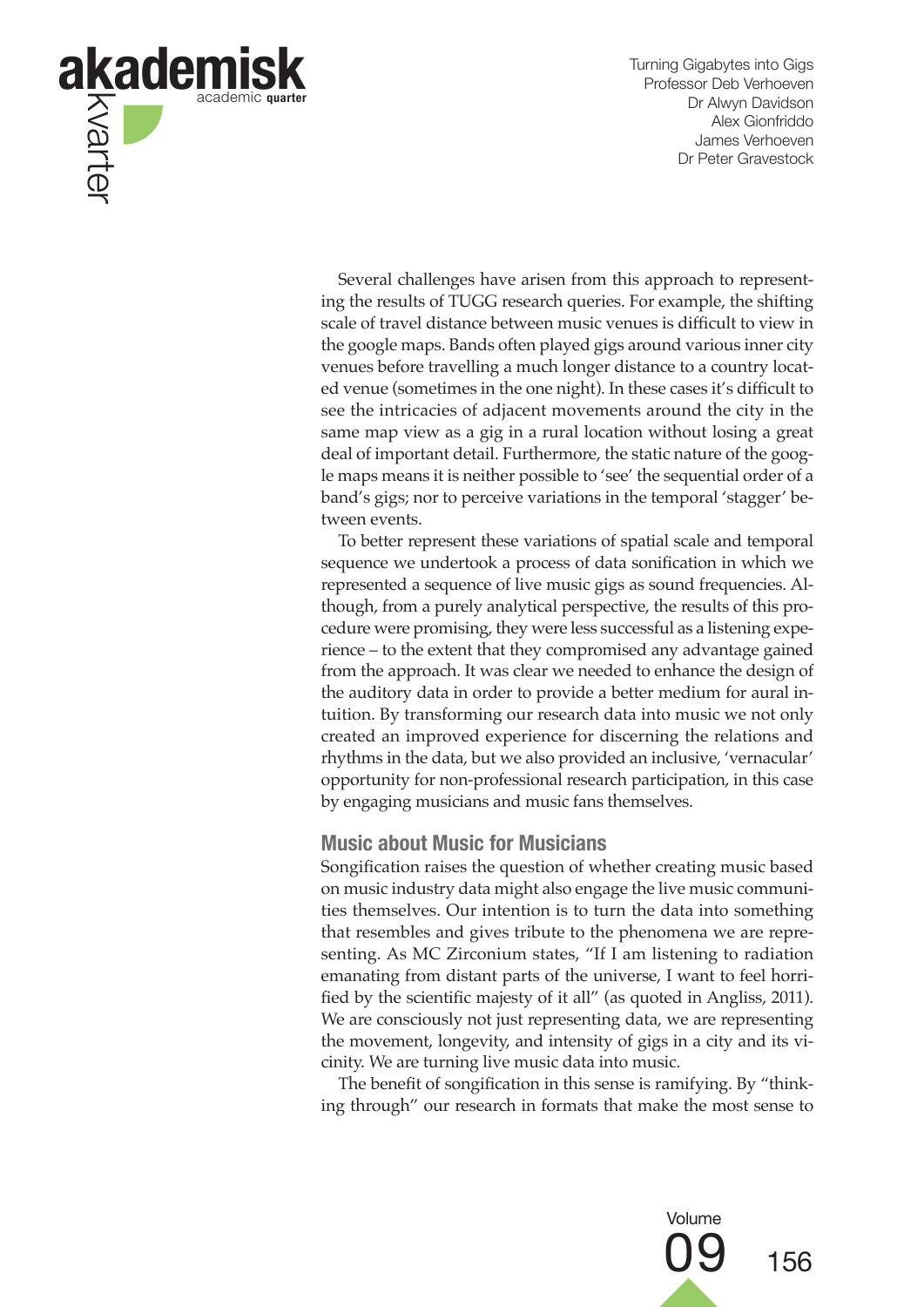

the communities and industries we are studying we have an opportunity to engage them on their terms. The typical division between academics-as-agents (generating Analysis) and non-academic communities as the objects of research (generating Content) can be limiting for researchers, particularly in the humanities and creative industries. Songification ensures that our music industry research explicitly acknowledges that although academics might enjoy written texts for developing and communicating their thinking, other communities might prefer to think visually or in this case aurally. By recognizing from the outset that there are multi-modal approaches to knowledge we also recognize that it is possible to create recursive opportunities for research design, in which the typical temporal relationship of exploration followed by analysis and then the delivery of results belies a lack of genuine engagement with the communities under study.

#### **Method**

The process of sonification was centred around exploring individual bands itineraries which changed spatially and in the frequency of performance over time. One particular point of interest was the movement of artists in and out of the CBD, or the spread of gigs from the city, suburb, and beyond. The variable of distance (from the CBD) and changes over time (itineraries) was particularly suited to music by looking at distance as variation of pitch from a central note and change over time as the temporal sequence of music. Three contemporaneous Australian artists with different music styles and patterns of venue attendance were selected for sonification: *Max Merritt and the Meteors*, *Doug Parkinson*, and *Billy Thorpe and the Aztecs*. Using TUGG all gigs were search for a specific band (for example *Max Merritt and the Meteors*) and their associated attributes needed for analysis (band name, date, and venue location in latitude and longitude) were exported. The following approach to sonification used in the method is parameter mapping, defined as representing "changes in some data dimension with changes in an acoustic dimension" (Walker and Nees, 2011, pp. 6-7) through event-based data.

The distance to each of the gig venues from the Melbourne CBD was calculated in metres using a Google Maps API. This figure was then translated into frequency (Hz). The range of this data is from 584 metres/Hz to 151413 metres/Hz – the later which is impossible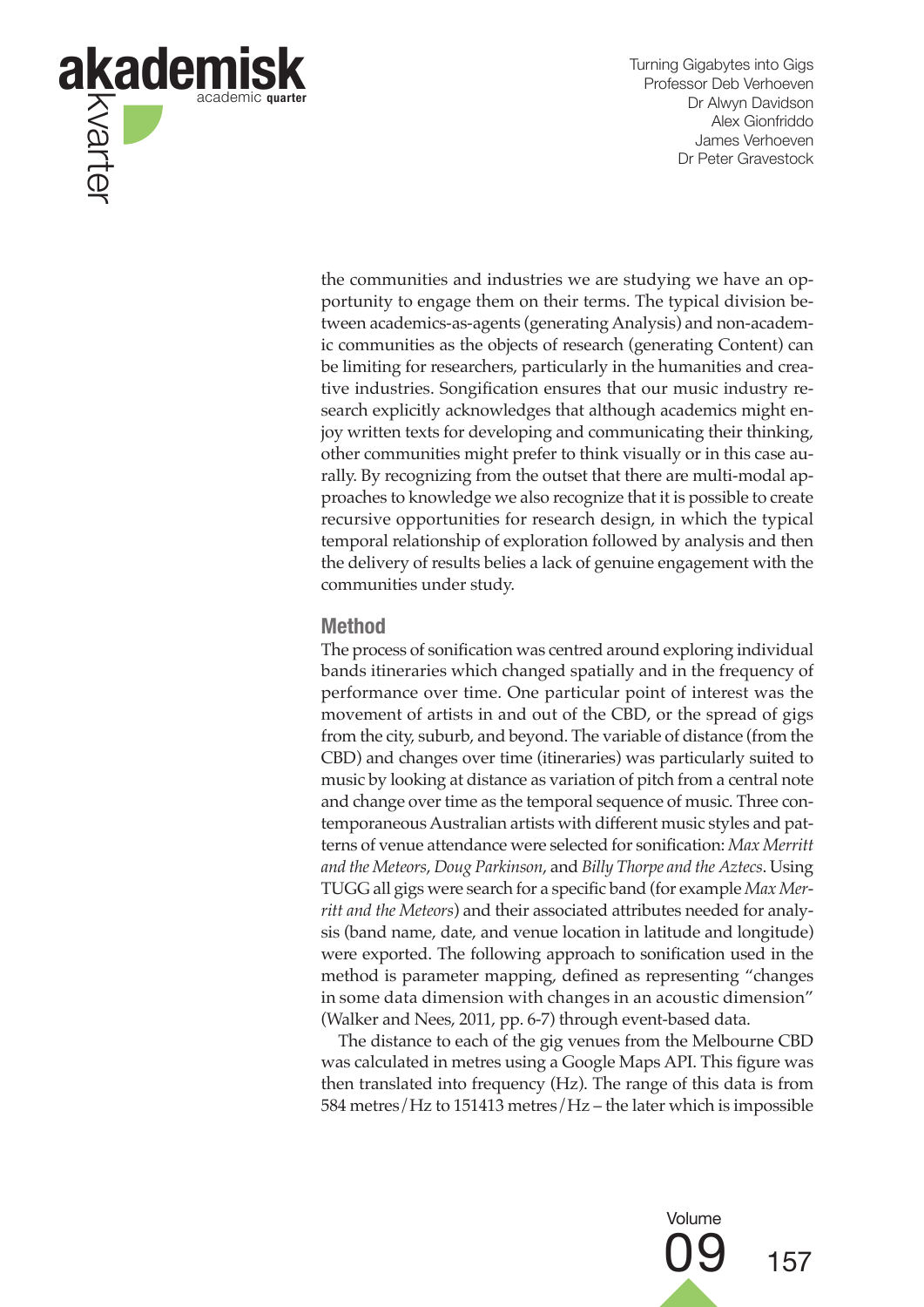

to register. As a result, we need to take this range of data and translate it proportionally (pro-rated) to a narrower range – one that we can hear and recognise easily. The lower and upper limits of this range were chosen as C3 (130.81 Hz) to B7 (3951.07 Hz). In musical terms this is from C below middle C to B, 4 octaves above middle C.

To translate these frequencies to notes that can be recognised, the nearest note on the 12 note scale was chosen for each frequency. This was then further transposed to the nearest note in the C major scale. What resulted was an array of C major notes which represented the distance that the venue was from the CBD. When the notes/gigs were played in the sequence in which specific bands played at the venues we produced the following band gigs sonification. The resultant inharmonious 'beeps' however, defeated the idea that the sonified data could be easily shared. [File 1: 'Max Merritt Sonification MP3. Listen]. To songify the data and make it easier to interpret patterns and honour the musical provenance of the band that generated the data further enhancement was needed.

The length or duration of each note was set to the number of days between the current gig and the next gig played by the band. Therefore, the bigger the delay between gigs, the longer the note. When all notes/gigs were played in succession we produced a melody that was represented as a lead guitar riff in keeping with the period and band attributes of the performances under study. As you can hear from File 2: Max Merritt Lead Riff, [File 2: Max Merritt Lead Riff MP3. Listen] this guitar melody is 'easy listening' compared to the inharmonious 'beeps' produced by the sonification method. To augment this melody and to create a full band sound, backing tracks were written in the style of the respective performers.

The process to create the backing tracks involved firstly identifying the average beat for each artist. This was done by looking at tracks on YouTube of the artist and tracking the beat to a metronome – the average beat rate could then be calculated. The method for producing the chord structure varied depending on the band. For example, the backing chords for the *Max Merritt and the Meteors* track was obtained by going on to a popular guitar tabbing website and obtaining all the chords that had been tabbed for the band. The four most common chords were then used for the track and played in the order of what was most musically pleasing. The backing track for *Doug Parkinson* was more difficult as there was just one tab available.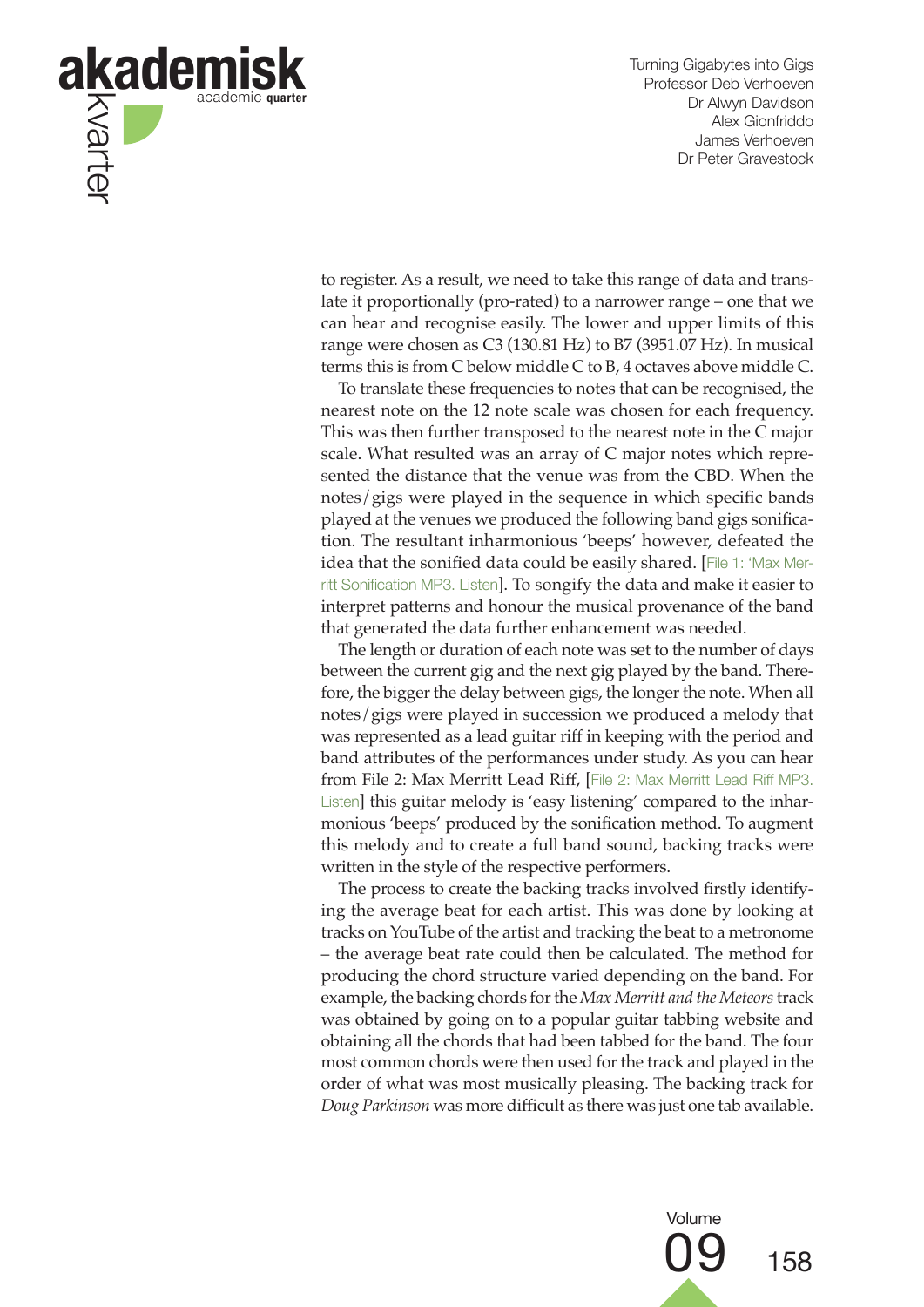

Therefore, YouTube was used to determine the playing style of the band and the common chord structures. The backing track for *Billy Thorpe and the Aztecs* was based on a basic 12 bar blues riff as per the average song on his playlist.

To date, there have been three pieces of music written and performed live using this process of songification for the bands during the height of live music in Melbourne (1965 to 1972): *Max Merritt and the Meteors* [File 3: Max Merritt Songification MP3. Listen], *Billy Thorpe and the Aztecs* [File 4: Billy Thorpe Songification MP3. Listen], and *Doug Parkinson* [File 5 Doug Parkinson Songification MP3. Listen]. These tracks have also been performed on stage before an audience by the research team in order to emphasise the significance of serendipity in live music events and their songification.

#### **Findings**

The process of songification led to innovative methods for studying and understanding the creative industries and creative labour. The shift from sonification to the more musical songification and the creativity involved in this shift has created a better product for data exploration, interpretation, and understanding. The ensuing musical renditions of band itineraries encourage the listener to spend time with the data by playing the tracks through multiple times. This is advantageous over pitched 'beeps' simply through the willingness of the analyst to listen to music over inharmonious sounds, resulting in more attentive interpretations of the data and wider opportunities for engaging non-academic music specialists in the research.

We limited our songification to the use of pitch (the perceptual dimension of frequency) and note length to display patterns in itineraries. Subsequent investigations could use other sound dimensions (e.g. loudness, tempo). Further research could also be applied to a number of key aspects of this project. For example, in order to test sound parameters should greater distances be represented by higher pitches (a "positive" mapping polarity)? Are there other, more sensible ways to represent patterns in the data? Is the scaling of pitch in keeping with the changes conveyed? Extending our work further, we intend to explore the understanding of sound metaphors (the expectations and feelings that are evoked

Volume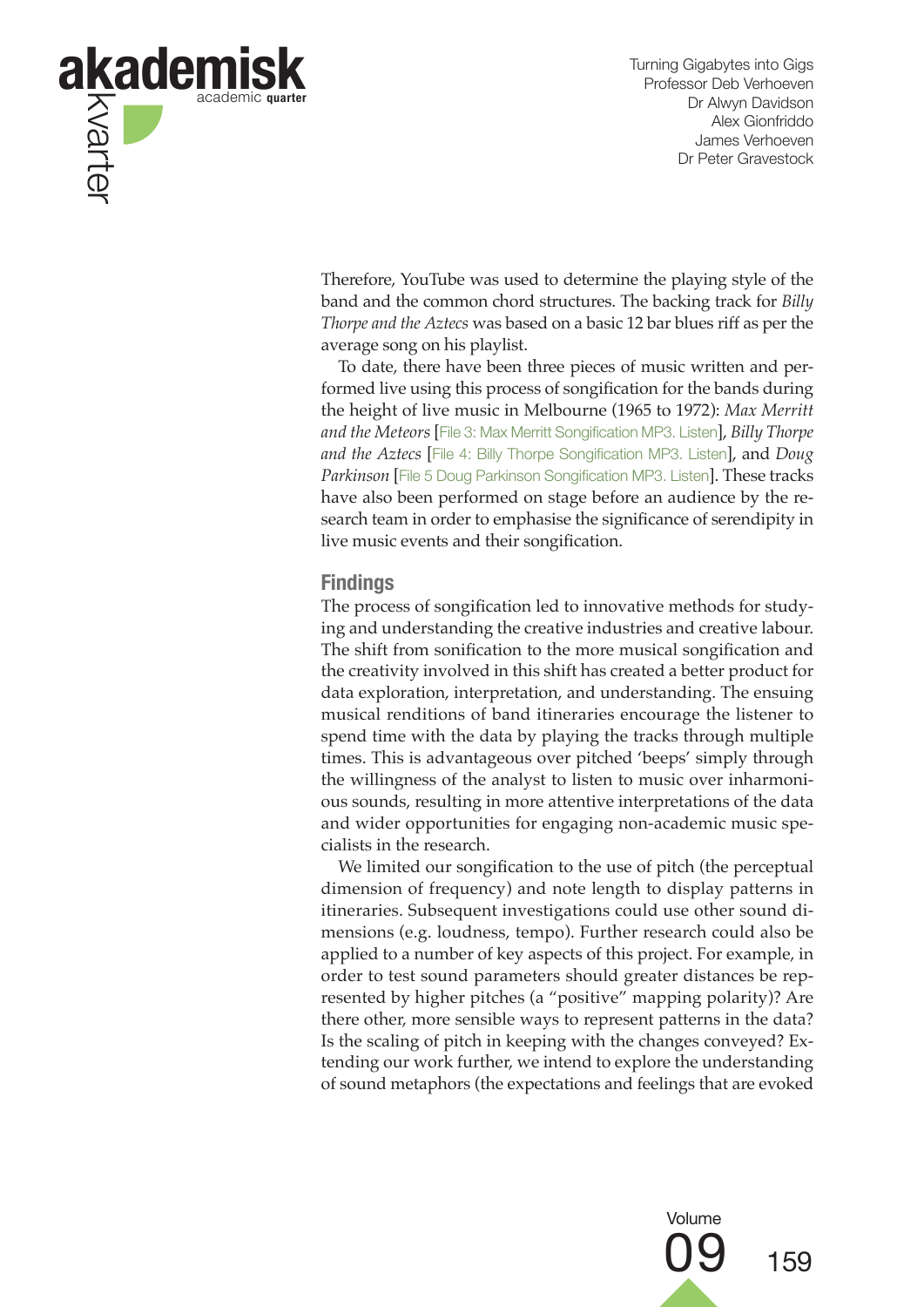

by a particular use of sound) particularly as they apply in and differ between specific contemporary music scenes.

## **Conclusion**

With the advent of 'big data', the impetus for researchers to focus their investigative efforts on the determination of patterns in data, in order to make 'sense' of large, multidimensional information, has only ramified. To date, most data exploration however, relies on visual tools; failing to exploit the evident advantages of our auditory senses, and necessarily excluding those with sight impairment.

As creative industry researchers we need to use all the resources at our disposal; technical, social and perceptual. As music industry researchers we might even more specifically ask, what properties of space can be experienced through listening? How might the auditory representation of spatial data enhance geographic analysis? What might the practice of live music offer in terms of a cognitive enterprise rather than merely artistic contemplation and enjoyment? And conversely, how might the representation of auditory data be enhanced through artistic extension? In what ways can the use of auditory technologies extend human capability and comprehension? The process of songification suggests at the very least, that it ain't all over 'til the big data sings.

# **References**

- Alexander, R., 2009. *Solar Wind Sonification Scientifically Accurate Music!* [online] Available at: https://www.youtube.com/ watch?feature=player\_embedded&v=2b9ykhYzw6k [Accessed 26 March 2014].
- Angliss, S., 2011. *Euler's Number and the price of fish.* [online] Available at: http://madartlab.com/2011/03/15/eulernumberfish/ [Accessed 26 March 2014].
- Bennett, A., 1997. "Going down the pub!": The pub rock scene as a resource for the consumption of popular music. *Popular Music*, 16, 1, pp. 97-108.
- Berry, D. M., 2011. The Computational Turn: Thinking About The Digital Humanities. *Culture Machine*, 12, pp. 1-22.
- Bovermann, T., Hermann, T., and Ritter, H., 2006. Tangible data scanning sonification model, in Stockman, T., (ed.), *Proceedings of the International Conference on Auditory Display (ICAD 2006)*,

Volume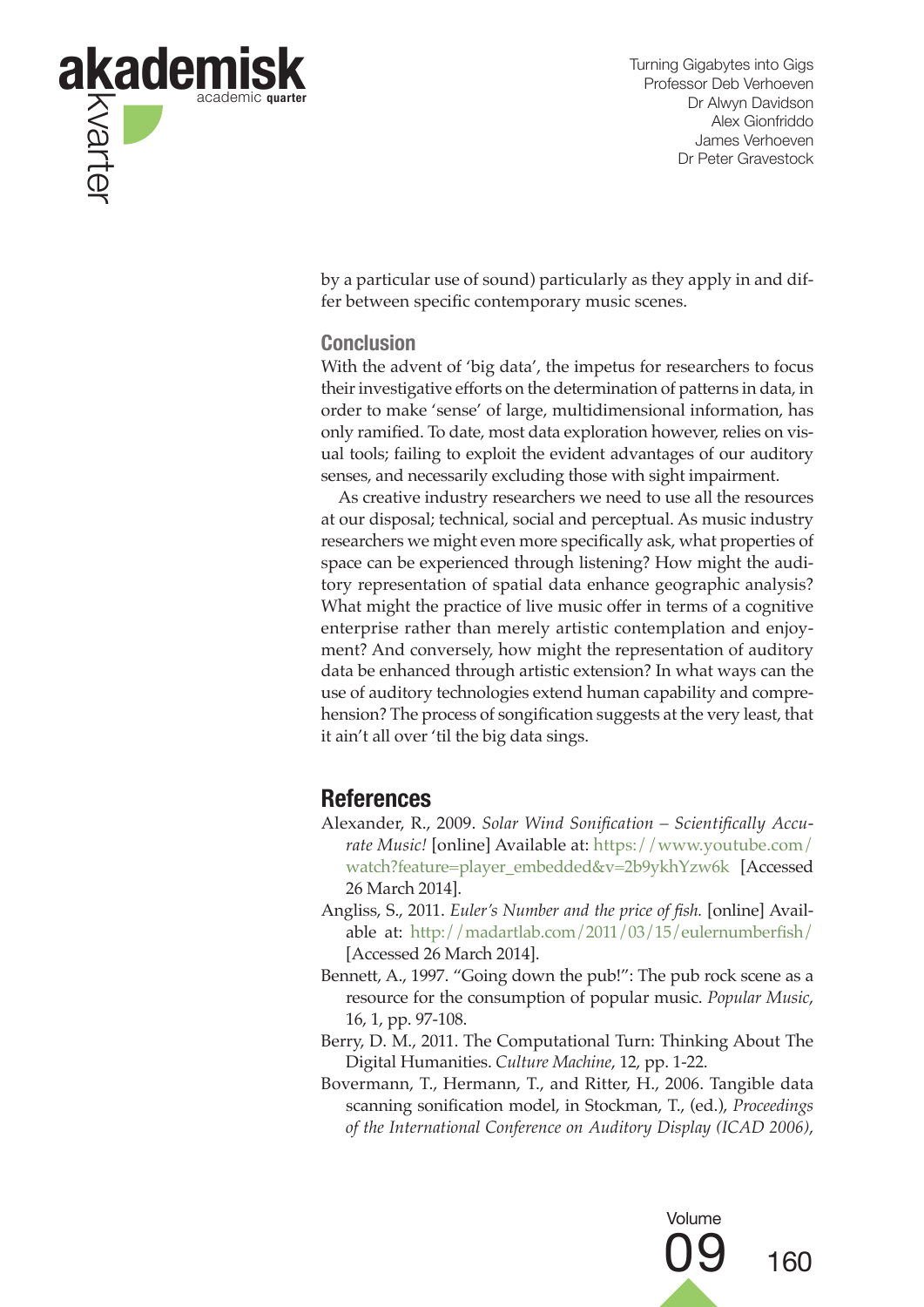

London, UK, 2006. International Community for Auditory Display (ICAD), Department of Computer Science, Queen Mary, University of London, pp. 77-82.

- Crawford, D., 2013. *A Song of Our Warming Planet*. [online] Available at: http://vimeo.com/69122809 [Accessed 26 March 2014].
- Flowers, J., 2005. Thirteen years of reflection on auditory graphing: Promises, pitfalls, and potential new directions, in *Proceedings of ICAD 05-Eleventh Meeting of the International Conference on Auditory Display,* Ireland, Limerick, July 6–9 2005.
- Flowers, J., and Hauer, T., 1992. The ear's versus the eye's potential to assess characteristics of numeric data: Are we too visuocentric? *Behavior Research Methods, Instruments & Computers*, 24, 2, pp. 258–264.
- Flowers, J., and Hauer, T., 1993. "Sound" alternatives to visual graphics for exploratory data analysis. *Behavior Research Methods, Instruments & Computers*, 25, 2, pp. 242–249.
- Flowers, J., and Hauer, T., 1995. Musical versus visual graphs: Cross-modal equivalence in perception of time series data. *Human Factors*, 37, 3, pp. 553–569.
- Global music The world by ear. 2006. [Concert]. London, UK: *International Conference on Auditory Display (ICAD06).*
- Groenewegen, D., 1997. *The real thing?: The rock music industry and the creation of Australian images, 1958-1987*
- Grond, F. and Berger, J., 2011. Parameter Mapping Sonification, in Hermann, T., Hunt, A., and Neuhoff, J. (eds), *The Sonification Handbook*. Logos Publishing House, Berlin, Germany.
- Grond, F. and Hermann, T., 2012. Singing function, exploring auditory graphs with a vowel based sonification. *Journal on Multimodal User Interfaces*, 5, 3, pp. 87–95.
- Hermann, T., 2011. Model-Based Sonification, in Hermann, T., Hunt, A., and Neuhoff, J., (eds), *The Sonification Handbook*. Logos Publishing House, Berlin, Germany.
- Hermann, T., 2008. Taxonomy and Definitions For Sonification and Auditory Display. *Proceedings of the 14th International Conference on Auditory Display*, Paris, France, June 24-27 2008.
- Hermann, T. and Ritter, H., 1999. Listen to your data: Model-based sonification for data analysis, in Lasker, G. (ed), *Advances in intelligent computing and multimedia systems*, Baden-Baden, Ger-

Volume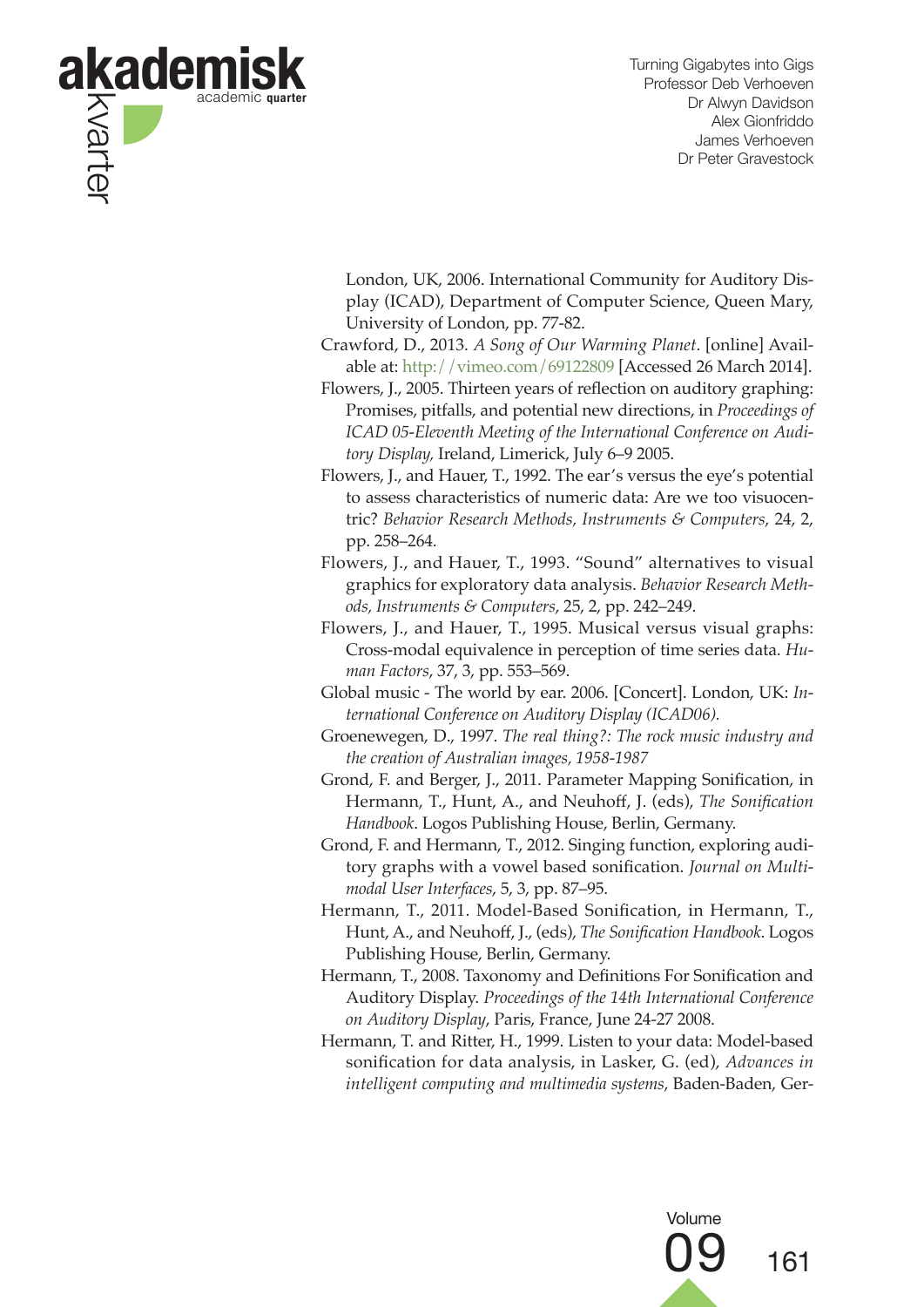

many, pp. 189–194, Int. Inst. for Advanced Studies in System research and cybernetics.

- Hermann, T. and Ritter, H., 2002. Crystallization sonification of high-dimensional datasets, in Nakatsu, R. and Kawahara, H. (eds.), *Proceedings of the International Conference on Auditory Display*, Kyoto, Japan, 2002. International Community for Auditory Display (ICAD), ICAD, pp. 76-81.
- Hermann, T. and Ritter, H., 2004. Neural gas sonification growing adaptive interfaces for interacting with data, in Banissi, E. and Börner, K. (eds.), *Proceedings of the Information Visualisation, Eighth International Conference on (IV'04)*, Washington, DC, USA, 2004. IEEE CNF, IEEE Computer Society, pp. 871-878.
- Hermann, T. and Hunt, A., 2005. An Introduction to Interactive Sonification. *IEEE Multimedia*, pp. 20-24.
- Hermann, T., Hunt, A., and Neuhoff, J. (eds), 2011. *The Sonification Handbook*. Logos Publishing House, Berlin, Germany.
- House, B., 2012. *Quotidian Record*. [online] Available at: http://brianhouse.net/works/quotidian\_record/ [Accessed 26 March 2014].
- James, G., 1969. Will the real Billy Thorpe please stand up. *Go-Set*, 30 August 1969
- Jones, D. and Gregson, P., 2012. *The Listening Machine*. [online] Available at: http://thelisteningmachine.org/ [Accessed 26 March 2014].
- Kent, D., 2002. *The Place of Go-Set in Rock and Pop Music Culture in Australia, 1966-1974.* Unpublished Masters Thesis, University of Canberra.
- Kramer, G., Walker, B., Bonebright, T., Cook, P., Flowers, J., Miner, N.; Neuhoff, J., Bargar, R., Barrass, S., Berger, J., Evreinov, G., Fitch, W., Gröhn, M., Handel, S., Kaper, H., Levkowitz, H., Lodha, S., Shinn-Cunningham, B., Simoni, M., and Tipei, S., 1999. *The Sonification Report: Status of the Field and Research Agenda. Report prepared for the National Science Foundation by members of the International Community for Auditory Display.* Santa Fe, NM: ICAD*.*
- Listening to the mind listening: Concert of sonifications at the Sydney Opera House. 2004. [Concert]. Sydney, Australia: *International Conference on Auditory Display* (ICAD04).

Volume